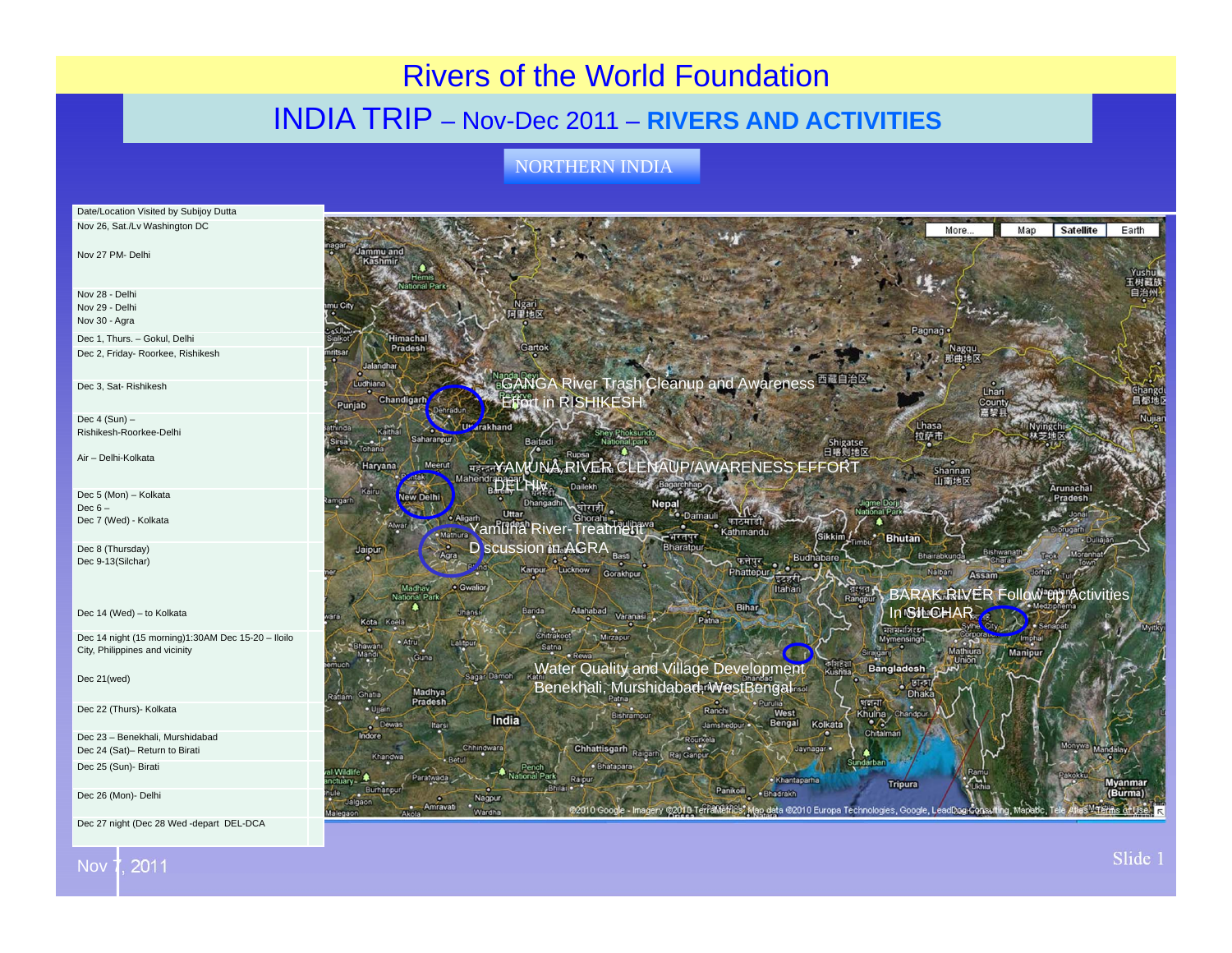## Rivers of the World Foundation

ILOILO, PHILIPINES